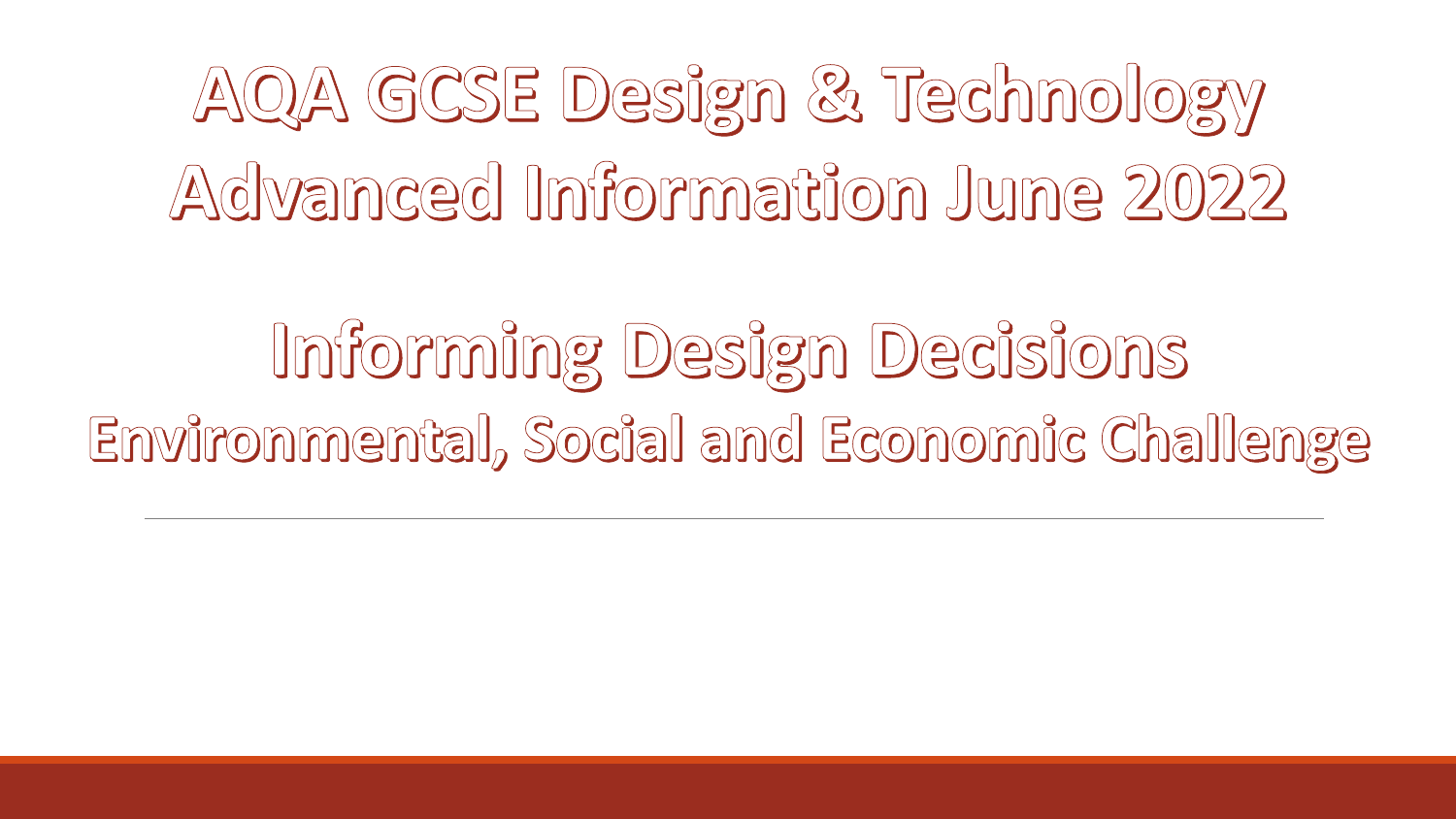Evaluating the use of new technology

The success of new technologies and products are frequently evaluated in what ways?

Cost Reliability Longevity Sustainability Recyclability



What are the positive and negative issues associated with these areas of evaluation?

Informing design decisions

If you are designing a new product, what will you need to gather opinion and facts on?

- Successes and shortfalls of similar available products

- Available technology
- The size of the market
- The market need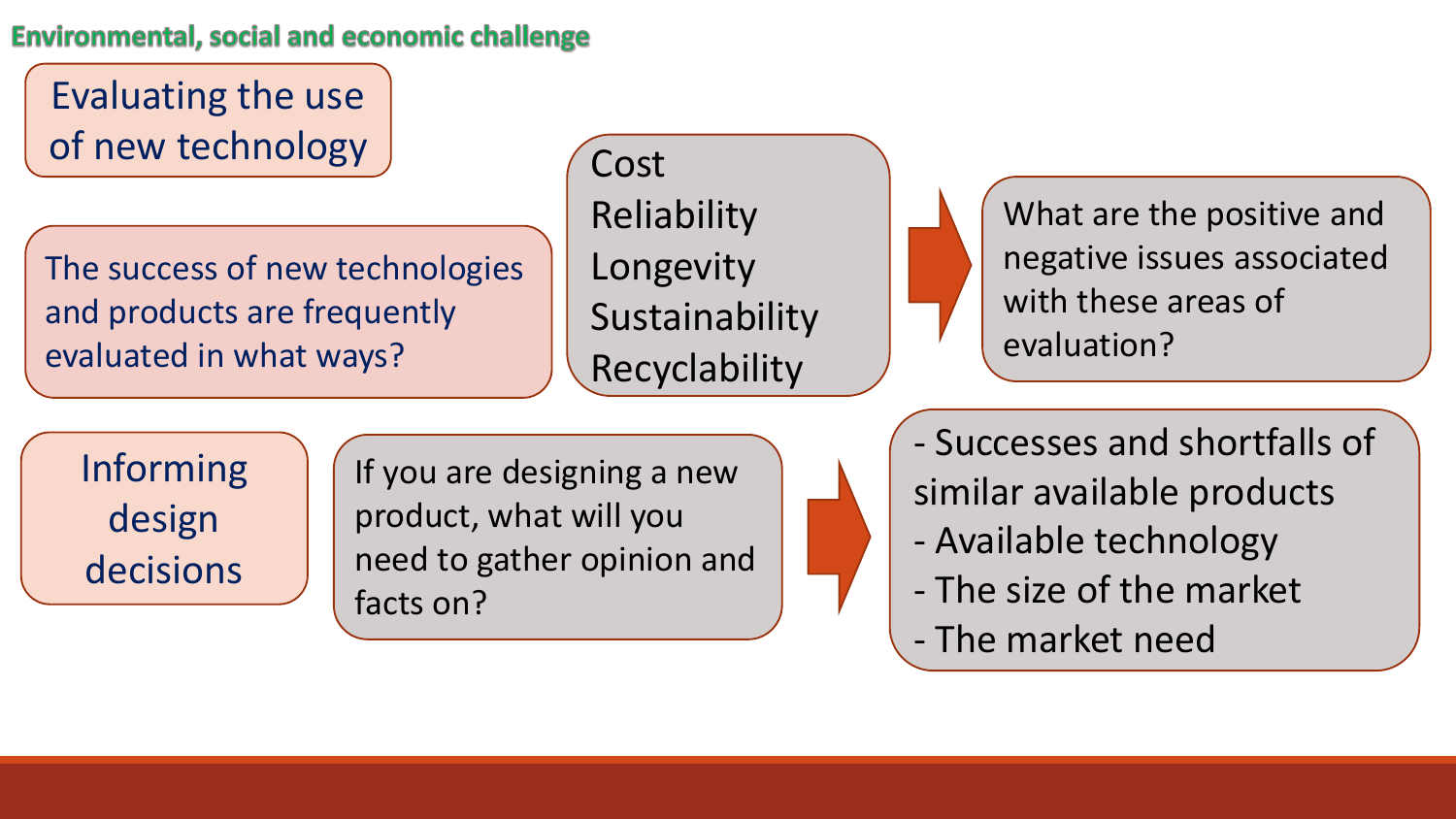Planned **Obsolescence**  Should all products last for a lifetime? Why are products designed to fail?





How long should these products last for? – School chair iPhone Shoes Plastic fork

**Determining** Product Lifespan

What should designers/ companies consider when designing new products?

Fashion and trends? The requirements to maintain market share? New technologies? Upgradeability and function?

Once the expected lifespan is determined, manufactures need to appropriately engineer the product in order to last as long as expected.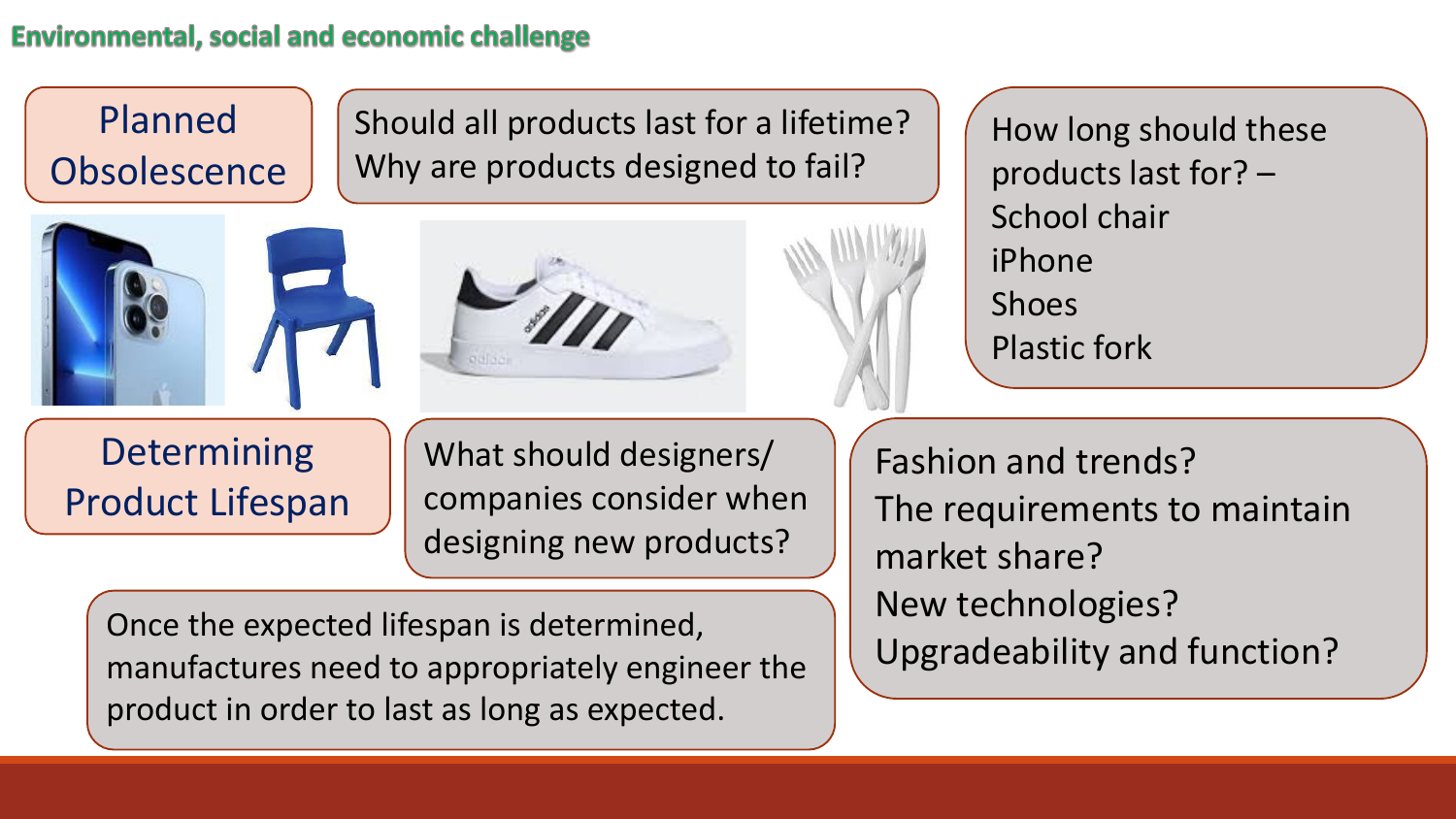Disposability  $\left| \begin{array}{c} \end{array} \right|$  Some products are planned with deliberately short lifespans. What are the advantages and disadvantages of short product lifetimes to: Manufacturers? Consumers? The environment?

Design for Maintenance

Should all products be repairable?

What scope for maintenance and repair should designers allow?

# Specialist Repairs

Some products are manufactured to be too complex to be repaired at home so - Knowledge is required to fix electronics or mechanical parts, Specialist tools are required Specialist replacement parts may be required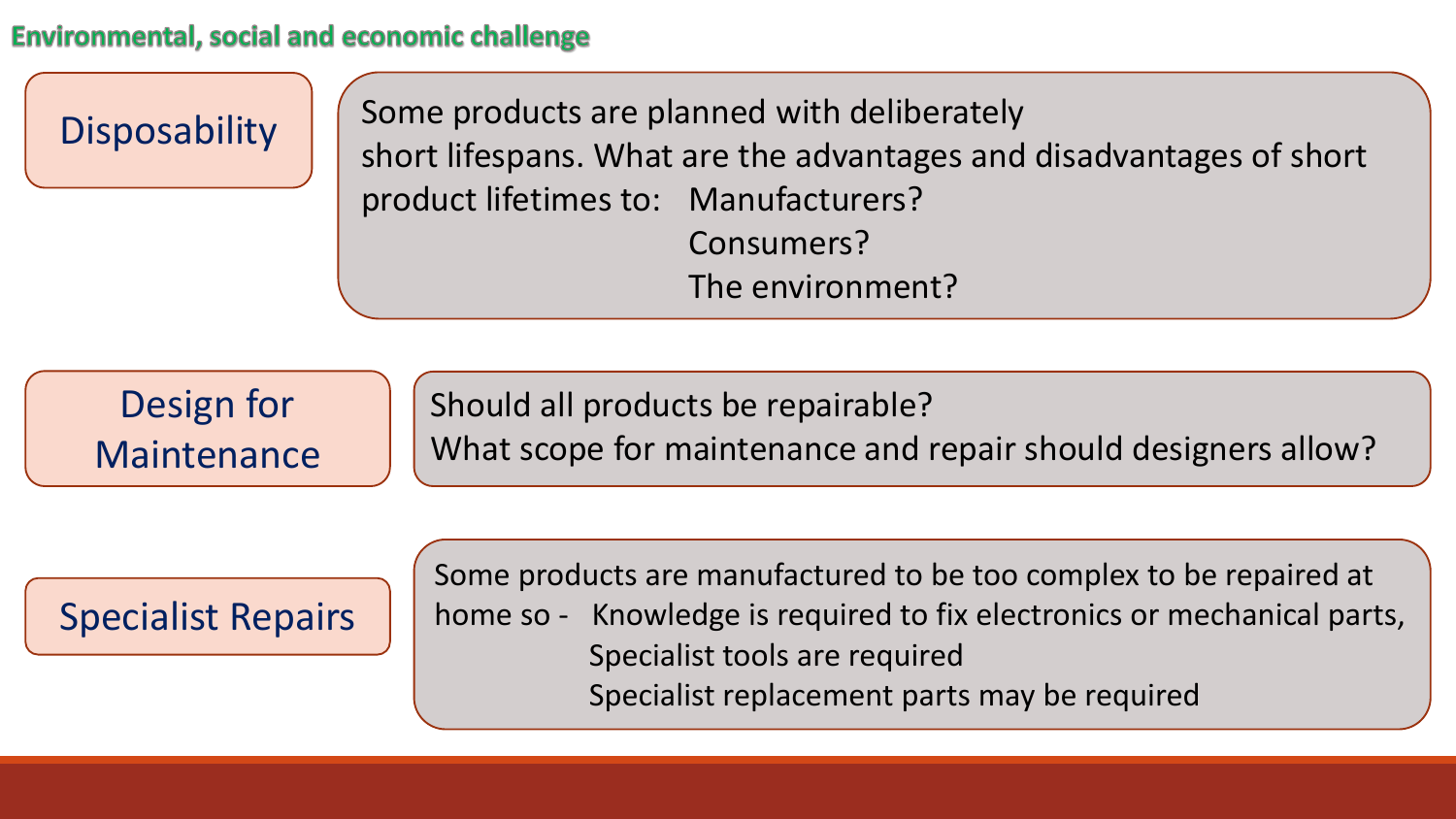Ethics and the Environment

What is the meaning of **social responsibility**? Do we have an social responsibility to look after the environment?







What products are designed to be recycled or reused? What makes them suitable for recycling? What products are easily upcycled?

Upcycling

Is upcycling a valuable addition to saving the environment? Have you ever upcycled anything? What are the negatives to upcycling? Should products be designed with upcycling in mind?